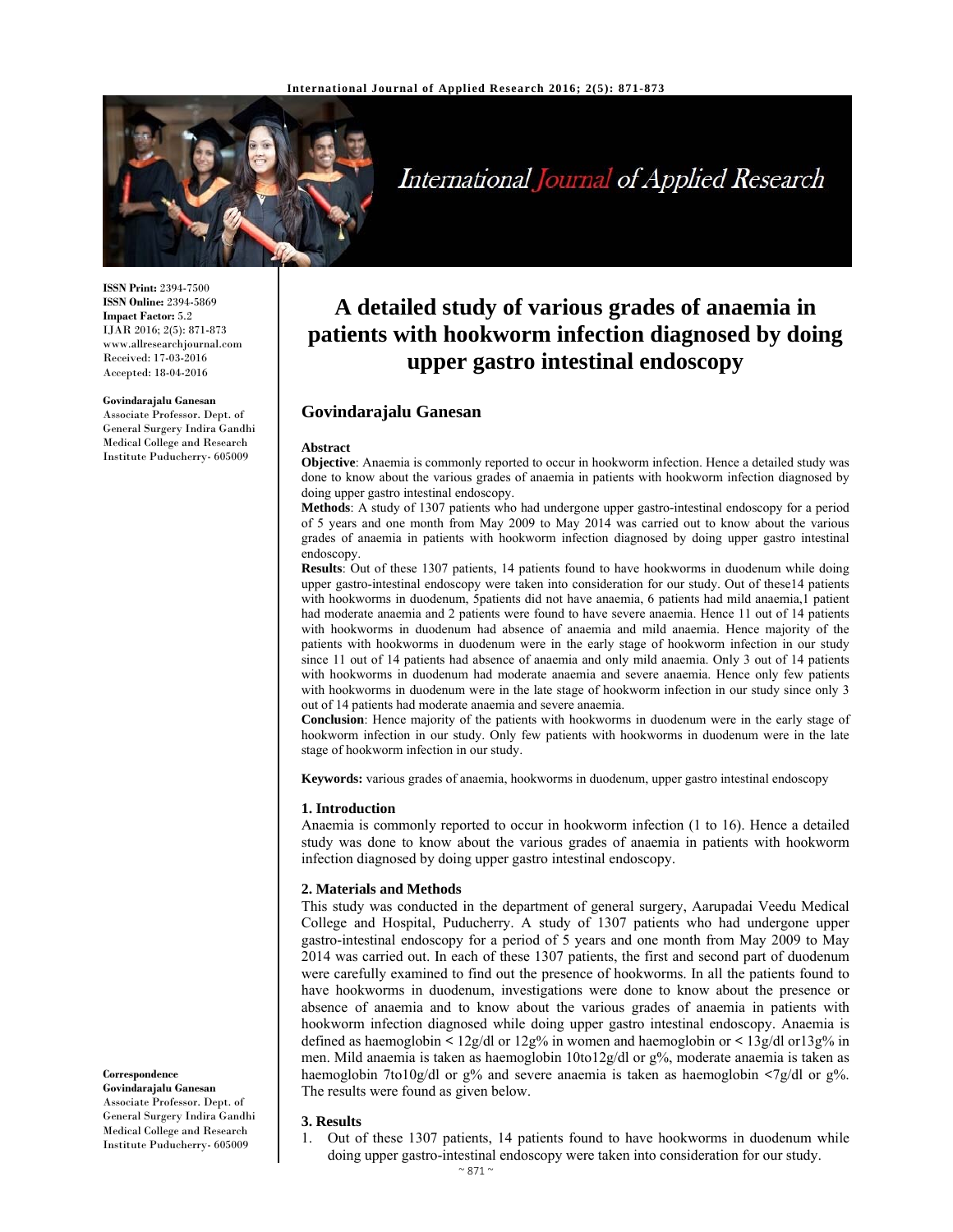- 2. Out of these14 patients with hookworms in duodenum taken into consideration for our study.
- a. 5patients did not have anaemia [haemoglobin **>**13g/dl in men and haemoglobin **>** 12g/dl in women].
- b. 6 patients had mild anaemia [haemoglobin 10to12g/dl]
- c. 1 patient had moderate anaemia [haemoglobin 7to10g/dl]
- d. 2 patients were found to have severe anaemia [haemoglobin **<**7g/dl].
- 3. 11 out of 14 patients with hookworms in duodenum had absence of anaemia and only mild anaemia.
- 4. Only 3 out of 14 patients with hookworms in duodenum had moderate anaemia and severe anaemia.

## **4. Discussion**

## **4.1 Absence of anaemia**

Out of the14 patients with hookworms in duodenum taken into consideration for our study, 5 patients did not have anaemia [haemoglobin **>**13g/dl in men and haemoglobin **>** 12g/dl in women].

Single hookworm in duodenum seen in one of these patients with absence of anaemia [haemoglobin 17.6g%] is shown in Fig 1.

The hookworm in duodenum is identified by its bent head which looks like a hook (Fig 1) and by its S-shaped appearance (13) (Fig 1).

## **4.2 Mild anaemia**

Out of the14 patients with hookworms in duodenum taken into consideration for our study, 6 patients had mild anaemia [haemoglobin 10to12g/dl].

Single hookworm in duodenum seen in one of these patients with mild anaemia [haemoglobin 10g/dl or g %] is shown in  $Fig 2.$ 

The hookworm in duodenum is identified by its bent head which looks like a hook (Fig 1) and by its S-shaped appearance (13) (Fig 1).

## **4.3 Moderate anaemia**

Out of the14 patients with hookworms in duodenum taken into consideration for our study, only 1 patient had moderate anaemia [haemoglobin 7to10g/dl].

## **4.4 Severe anaemia**

Out of the14 patients with hookworms in duodenum taken into consideration for our study, only 2 patients were found to have severe anaemia [haemoglobin **<**7g/dl].

Multiple hookworms in duodenum seen in one of these 2 patients with severe anaemia [haemoglobin 3.2 g/dl or g %] is shown in fig 3.

Hence 11 out of 14 patients (79%) with hookworms in duodenum had absence of anaemia and mild anaemia.

But only 3 out of 14 patients (21%) with hookworms in duodenum had moderate anaemia and severe anaemia.



**Fig 1:** Single hookworm in duodenum with its bent head and Sshaped appearance in a patient without anaemia [haemoglobin 17.6g%]



**Fig 2:** Single hookworm in duodenum with its bent head like a hook and S-shaped appearance in a patient with mild anaemia [haemoglobin 10 g%]



**Fig 3:** Multiple hookworms in duodenum in a patient with severe anaemia [haemoglobin 3.2 g%].